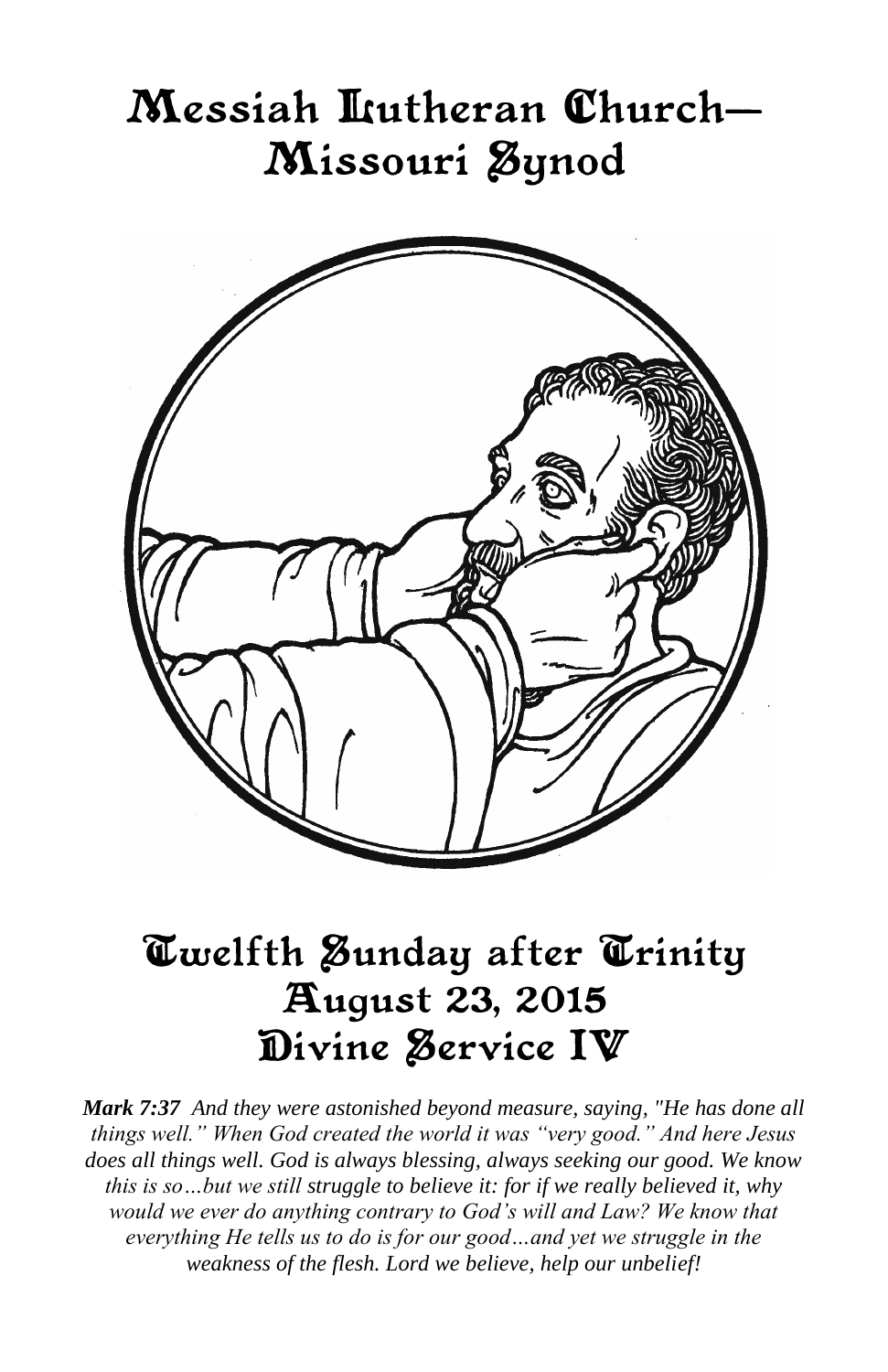# Messiah Lutheran Church

Rev. James A. Roemke, Pastor 2026 22nd Ave. Kenosha, WI 53140 Church Office: 262-551-8182 Pastor's Cell: 262-455-0255 Website: [www.messiahkenosha.org](http://www.messiahkenosha.org/) Email: secretary@messiahkenosha.org

**VISITORS WELCOME!** A special welcome to any visitors and guests who are with us today. Please introduce yourself to the pastor after the service, and we pray that the hearing and receiving of the Word of God in our midst will be filled with joy and thanksgiving!

**ATTENDANCE REGISTER:** During the offering we ask that you sign the attendance register located at the center aisle of each pew. **Please hand the filled in sheet to the usher as you exit at the end of the service. Let the usher know if you don't have a pad in your pew.**

**HOLY COMMUNION** is celebrated every Sunday and on Feast Days. Visiting communicant members of the Lutheran Church— Missouri Synod are invited to commune today. All other visitors are asked to speak with the pastor before coming to the altar. If there is time before the service, introduce yourself to the pastor or an elder. Other visitors are invited to use this time for prayer. If you desire information about attending communion, you are encouraged to visit with the pastor after the service today.

**PRAYERS OF PREPARATION** may be found in the opening cover of the hymnals in each pew. Take some time before the service begins in quiet preparation and prayer.

## **+SERVING TODAY+**

**Preacher/Celebrant:** Pr. Roemke

**Elder:** Brent Jiter **Ushers:** Tyler Nehls & Austin Nehls **Greeter:** Marge Harmon **Organist:** Monica Scholz **Altar Guild:** Kate Tobalsky & Tamara Weathersby **Altar Flowers:** Today's altar flowers are provided by David Knuth and by Bill and Doris Colombe in memory of Arlene, sister and aunt.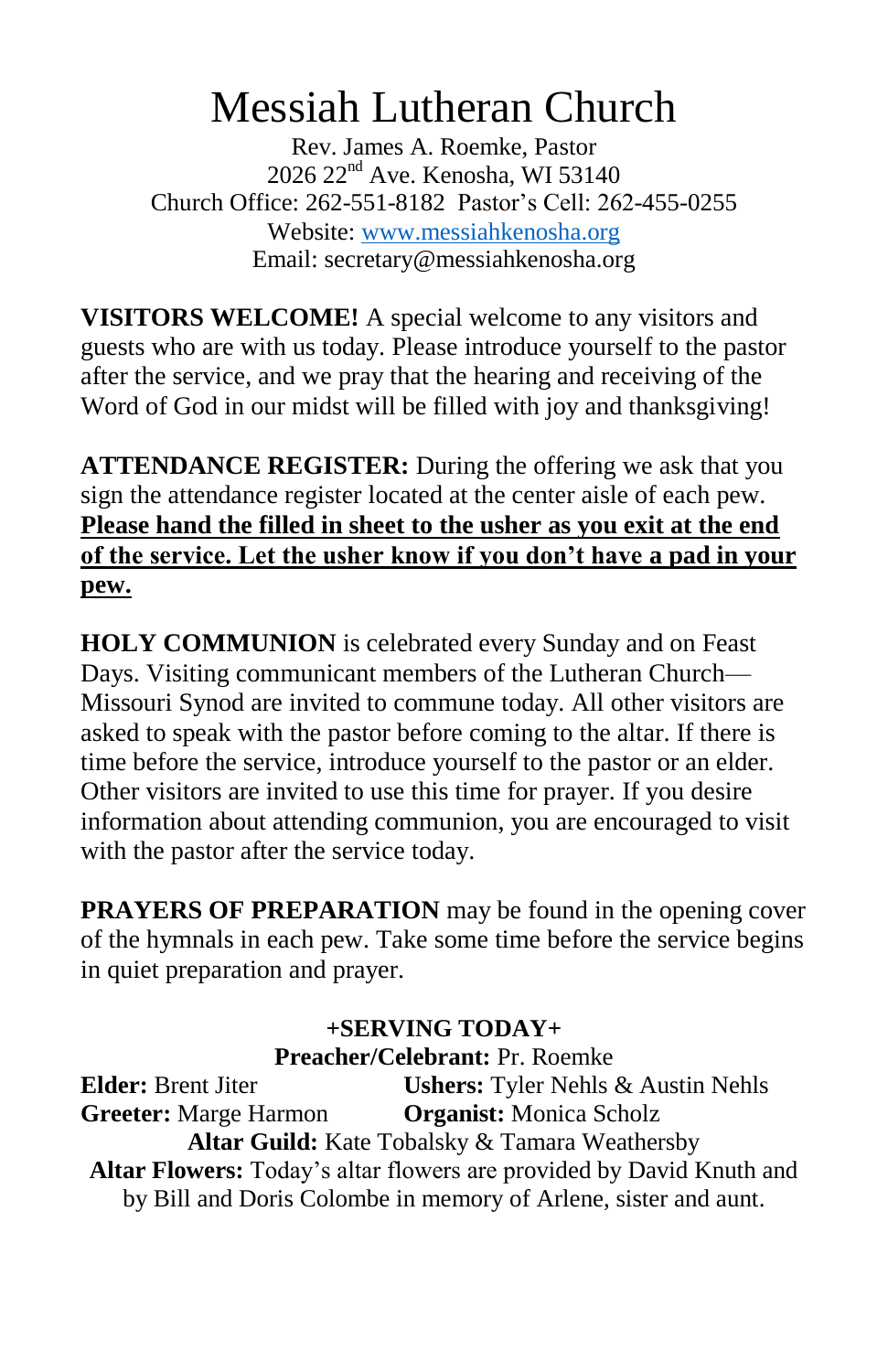#### *Stand*

#### **Invocation** *p203*

*The sign of the cross may be made by all in remembrance of their baptism.* **+CONFESSION AND ABSOLUTION+**

*Silence for reflection on God's Word and for self-examination.*

### **+SERVICE OF THE WORD+**

**Introit** *Ps. 70:2b, 4a, 5b; antiphon: Ps. 70:1–2a*



Make haste, O God, to de- | liver me!\* O LORD, make haste to | help me! Let them be put to shame and con- | fusion\* who | seek my life! **Let them be | turned back\* and brought to dishonor who de- | sire my hurt!** May all who seek | you rejoice<sup>\*</sup> and be | glad in you! **You are my help and my de- | liverer;\* O LORD, do | not delay! Glory be to the Father and** | **to the Son**\*  **and to the Holy** | **Spirit; as it was in the be-** | **ginning,**\*  **is now, and will be forever.** | **Amen.**

Make haste, O God, to de- | liver me!\* O LORD, make haste to | help me! Let them be put to shame and con- | fusion\* who | seek my life!

# **Kyrie** *p204* **Gloria in Excelsis Salutation and Collect of the Day**  $\mathbf{P}$  The Lord be with you.

- C **And also with you.**
- **P** Let us pray.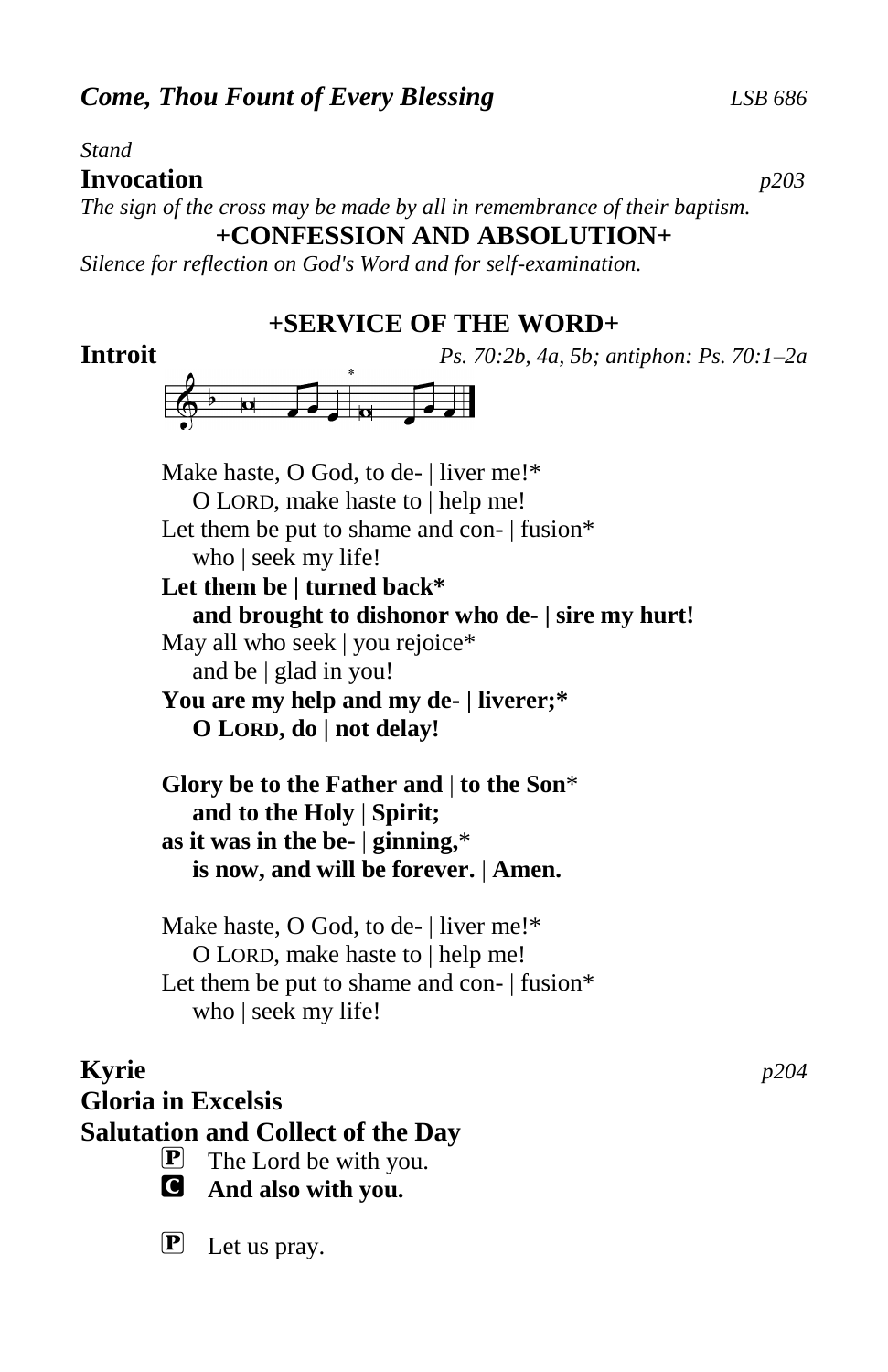Almighty and merciful God, by Your gift alone Your faithful people render true and laudable service. Help us steadfastly to live in this life according to Your promises and finally attain Your heavenly glory; through Jesus Christ, Your Son, our Lord, who lives and reigns with You and the Holy Spirit, one God, now and forever.

# C **Amen.**

*Sit*

# **Old Testament Reading** *Isaiah 29:17–24*

 $17$ Is it not yet a very little while

until Lebanon shall be turned into a fruitful field,

and the fruitful field shall be regarded as a forest?

<sup>18</sup>In that day the deaf shall hear

the words of a book,

and out of their gloom and darkness

the eyes of the blind shall see.

<sup>19</sup>The meek shall obtain fresh joy in the LORD,

 and the poor among mankind shall exult in the Holy One of Israel.

 $20$ For the ruthless shall come to nothing and the scoffer cease,

and all who watch to do evil shall be cut off,

 $21$ who by a word make a man out to be an offender, and lay a snare for him who reproves in the gate, and with an empty plea turn aside him who is in the right.

 $22$ Therefore thus says the LORD, who redeemed Abraham, concerning the house of Jacob:

"Jacob shall no more be ashamed,

no more shall his face grow pale.

 $^{23}$ For when he sees his children,

the work of my hands, in his midst,

they will sanctify my name;

they will sanctify the Holy One of Jacob

and will stand in awe of the God of Israel.

 $24$ And those who go astray in spirit will come to understanding,

and those who murmur will accept instruction."

 $\overline{A}$  This is the Word of the Lord.

C **Thanks be to God.**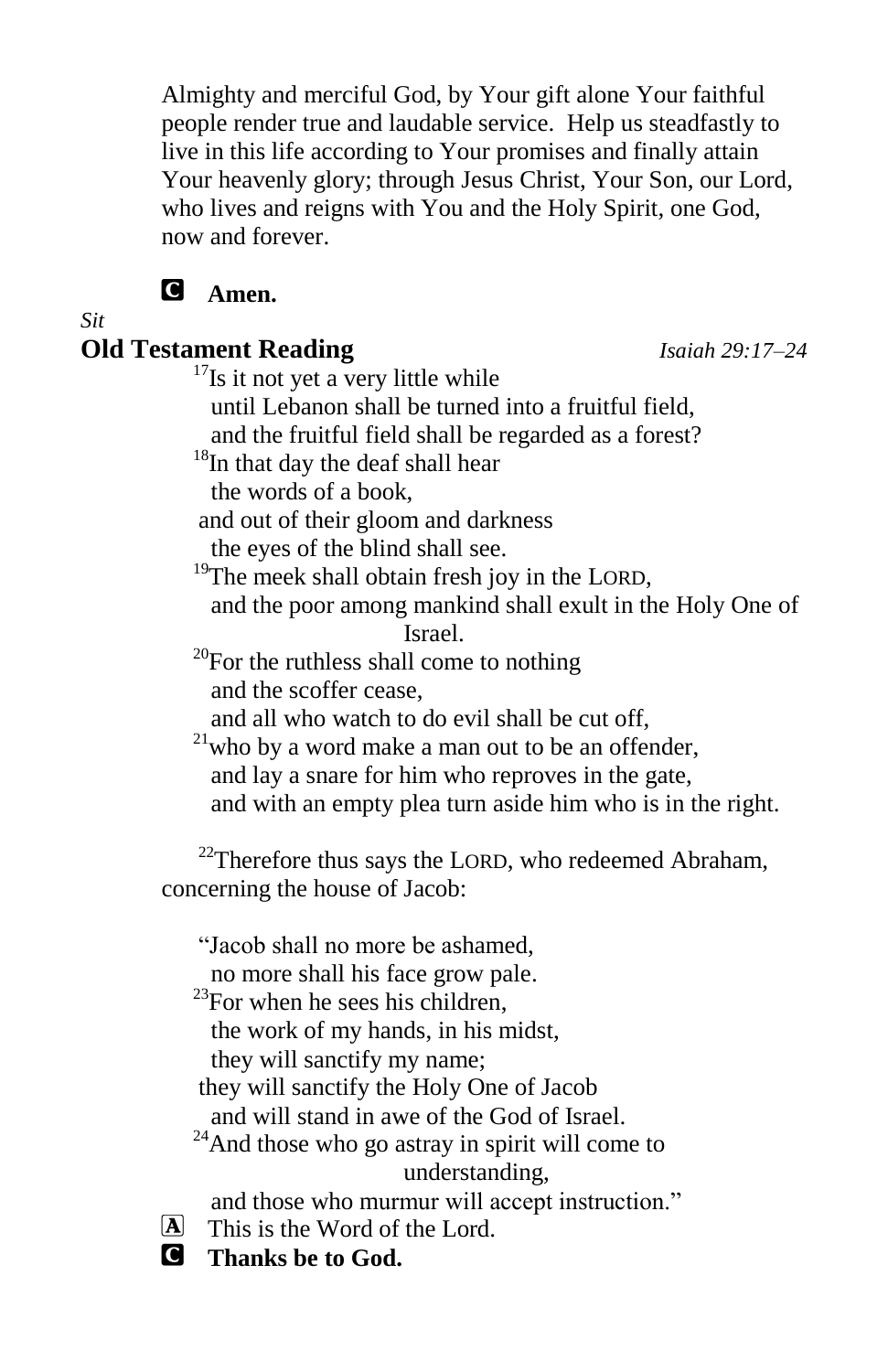# **Gradual** *Ps. 34:1–2*



**I will bless the LORD at | all times;\* his praise shall continually be | in my mouth. My soul makes its boast | in the LORD;\* let the humble hear | and be glad.**

#### **Epistle** *2 Corinthians 3:4–11*

 ${}^{4}$ Such is the confidence that we have through Christ toward God.  ${}^{5}$ Not that we are sufficient in ourselves to claim anything as coming from us, but our sufficiency is from God, <sup>6</sup>who has made us competent to be ministers of a new covenant, not of the letter but of the Spirit. For the letter kills, but the Spirit gives life.

 $\sqrt{7}$ Now if the ministry of death, carved in letters on stone, came with such glory that the Israelites could not gaze at Moses' face because of its glory, which was being brought to an end,  $\delta$  will not the ministry of the Spirit have even more glory?  $\degree$  For if there was glory in the ministry of condemnation, the ministry of righteousness must far exceed it in glory.  $10$ Indeed, in this case, what once had glory has come to have no glory at all, because of the glory that surpasses it.  $\frac{11}{1}$ For if what was being brought to an end came with glory, much more will what is permanent have glory.

- 
- $[A]$  This is the Word of the Lord.
	- C **Thanks be to God.**

### *Stand*

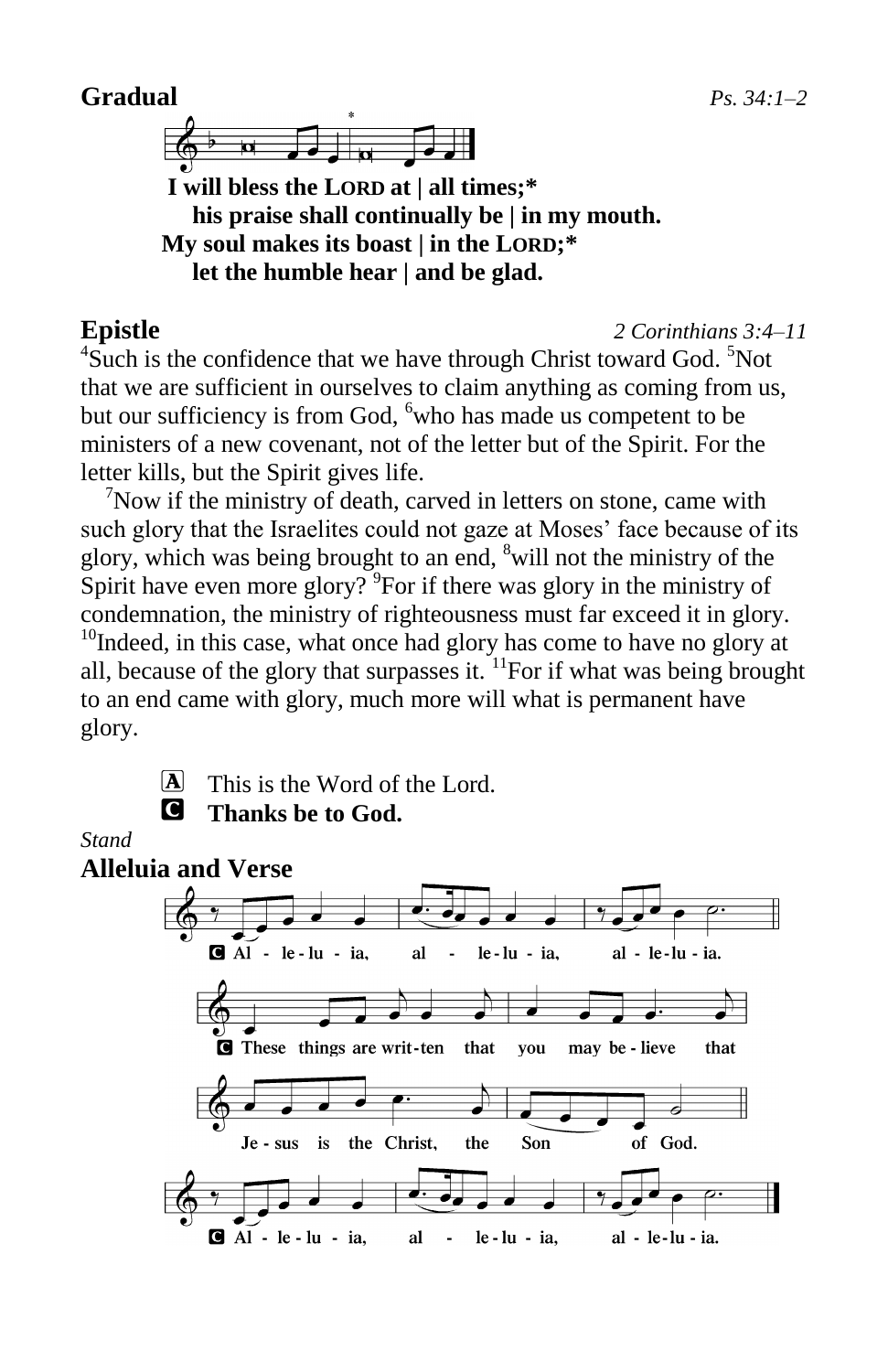# **Holy Gospel** *Mark 7:31–37*

**P** The Holy Gospel according to St. Mark, the seventh chapter.

## C **Glory to You, O Lord.**

 $31$ [Jesus] returned from the region of Tyre and went through Sidon to the Sea of Galilee, in the region of the Decapolis.<sup>32</sup>And they brought to him a man who was deaf and had a speech impediment, and they begged him to lay his hand on him. <sup>33</sup>And taking him aside from the crowd privately, he put his fingers into his ears, and after spitting touched his tongue.  $34\text{ And looking up to heavier, he signed and said to him, "Ephphatha,"}$ that is, "Be opened." <sup>35</sup>And his ears were opened, his tongue was released, and he spoke plainly. <sup>36</sup>And Jesus charged them to tell no one. But the more he charged them, the more zealously they proclaimed it.  $37$ And they were astonished beyond measure, saying, "He has done all things well. He even makes the deaf hear and the mute speak."

P This is the Gospel of the Lord.

| <b>Q</b> Praise to You, O Christ. |              |
|-----------------------------------|--------------|
| <b>Nicene Creed</b>               | <i>p</i> 206 |
| Sit                               |              |
| Word of God, Come Down on Earth   | LSB 545      |
| Sermon                            |              |
| Stand                             |              |
| <b>Prayer of the Church</b>       |              |
| Sit                               |              |
| <b>Offering</b>                   |              |
| +SERVICE OF THE SACRAMENT+        |              |
| Stand                             |              |
| Preface                           | <i>p</i> 208 |
| Sanctus                           |              |
| <b>Prayer of Thanksgiving</b>     | p209         |
| <b>Lord's Prayer</b>              |              |
| The Words of Our Lord             |              |
| <b>Pax Domini</b>                 |              |
| Agnus Dei                         | p210         |
| Sit                               |              |
|                                   |              |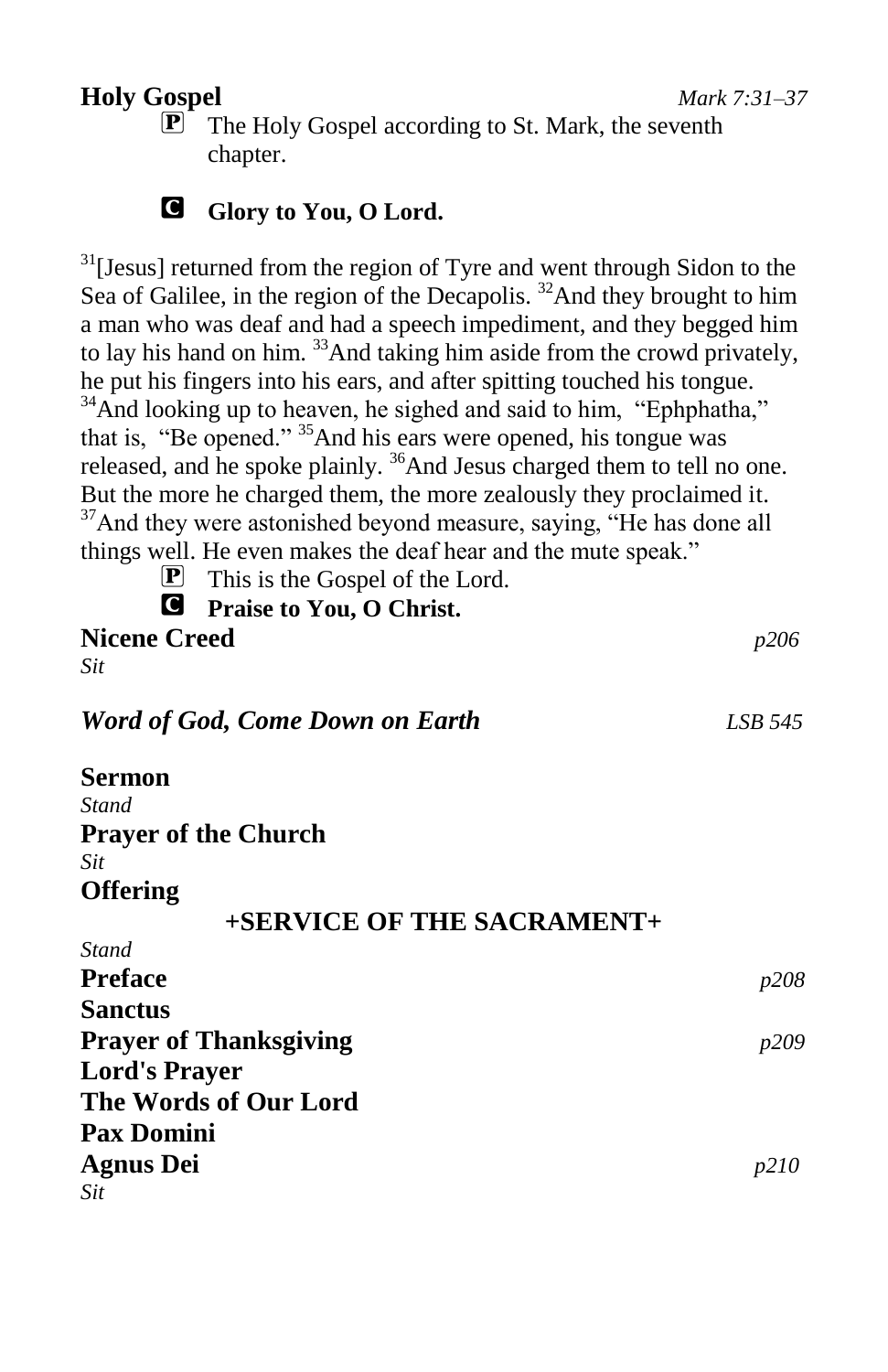| LSB 549 |
|---------|
| LSB 621 |
| LSB 619 |
|         |
| p211    |
| p212    |
|         |
|         |

### *Thanks to Thee, O Christ, Victorious LSB 548*

#### **+PRAYER LIST+**

- Those who serve in our nation's armed forces: DuWayne Griepentrog, Andy Warren, Exor Padro, and for veterans.
- Shut-ins: Elsie Rintamaki, Lillian Sciortino, & Myrtle Meier.
- For all those suffering from illnesses or other trials, including: Richard Cleereman, Diane Gundlach, Karin Zuehls (Jeff's aunt), Terri Nichols, Carol Wagner (friend of the Brothers), Amy, Ron Hulke, Al Bradmon (cousin of Steve Billings), Loretta Hulke, Kyle Darling (friend of the Zuehls), Paul Engelhardt (Amy Vallis's grandfather), Cindy (friend of Geri Tobalsky), Duane Shafer (Kathy's son), Grace Scholz (Ted's mother), and Dennis (Vicky Nelson's cousin).

## **+ANNOUNCEMENTS FOR THE WEEK OF AUGUST 23, 2015+**

- **SUNDAY SCHOOL MEETING:** If you volunteered to teach Sunday school this year or are considering it, please come to an informational meeting at Becky Noble's house  $(5109 31<sup>st</sup> St.)$ tomorrow at 6 pm. Hamburgers and chicken breasts will be provided; please bring a side dish to pass if you are able. We will be going over the curriculum and instructions for the year. We are in desperate need for more teachers. No one has to teach every Sunday; each class has two teachers who trade off. If we do not have enough teachers, we may have to cancel Sunday school some Sundays, so please considering helping out. We can even use subs who fill in very occasionally.
- **CHURCH YEAR SHIELDS:** Church year shields are now available for commission. They are being offered for a special price of \$200. You can see pictures of them in the narthex, fellowship hall, and on the church's Facebook page. If you are interested in purchasing one, please speak to Pastor.